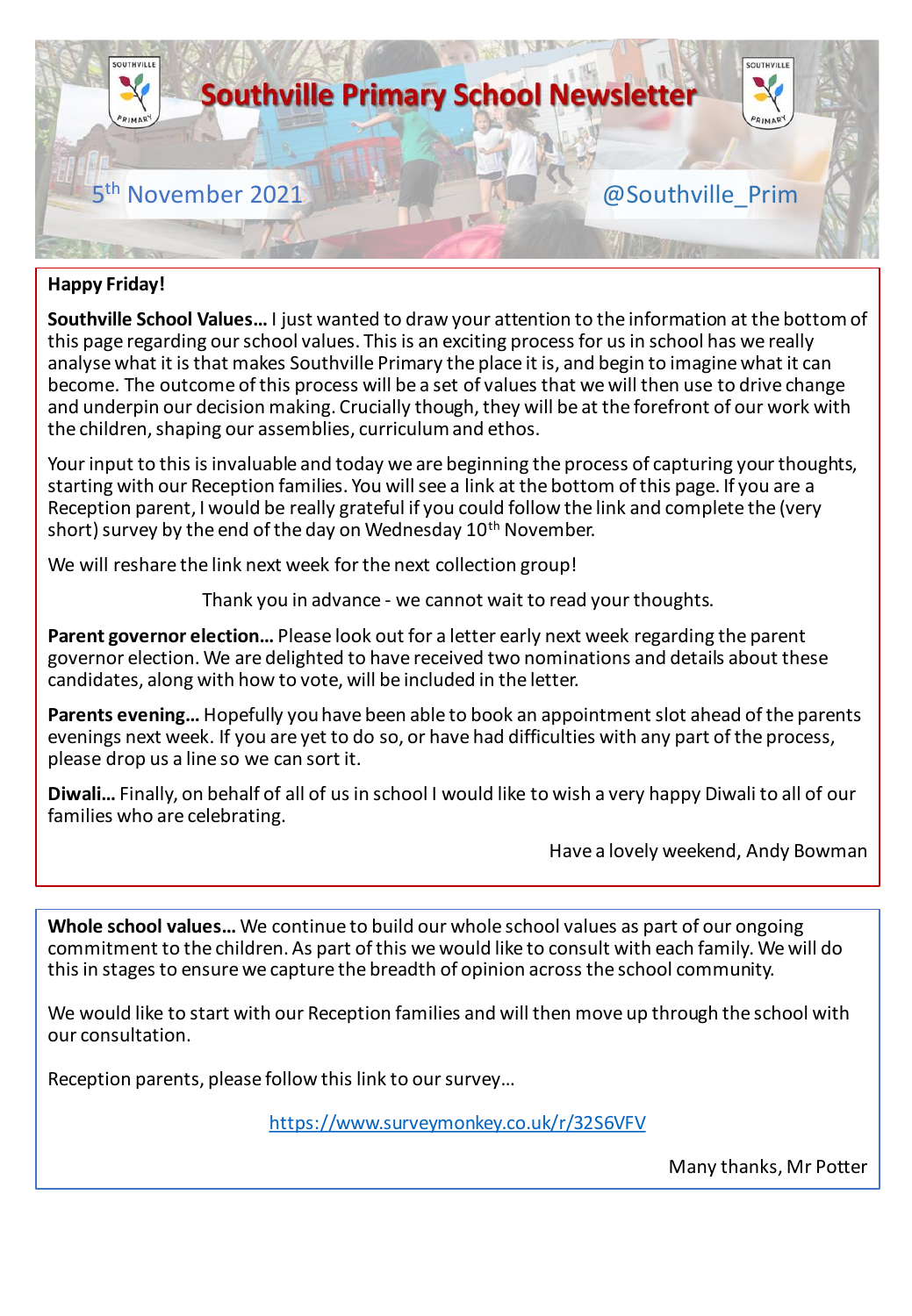## **OPAL play…**

We continue to look at our playgrounds across both sites and would like your help in resourcing.

We are after good quality wooden pallets Are you cutting down any sizeable trees in your garden? We would love any tree trunks / logs. Please deliver any donated items to either site.

Many thanks Mr Potter

#### **House Captains…**

We are super proud of all our Year 6 children who put themselves forward to be a House captain this year. The children had to write a speech that was then filmed. This will be shown to the whole school and a secret ballot will take place. All the children handled the un-nerving experience brilliantly. We will let you know in due course who are our new House captains for Greville, Merrywood, Milford and Stackpool.

### **Mental Health and Well-being…**

Wellbeing webinars

The Bristol educational psychology team have created 3 videos with psychologist Ross McIntosh to support parents and carers with their wellbeing.

View the videos on Youtube:

Self-care webinar - SEND parents and carers wellbeing webinar: self care - YouTube

Anxiety webinar - SEND parents and carers wellbeing webinar: anxiety - YouTube

Noticing webinar - SEND parents and carers wellbeing webinar: noticing - YouTube

# **Twitter**...not following us yet? Click here to keep up to date with some of the great learning happening across the school!



Southville Primary School @southville prim · Nov 3 Year 3 have been experimenting with colour mixing to create different tones of blue for their beautiful iceberg art work.



 $\mathbb{R}$ 

Southville Primary School @southville prim · Nov 2 Year 1 are having a brilliant day as Victorians! They've sang the national anthem, tried some tricky handwriting using chalk, learnt about some of the terrifying classroom rules, played Victorian games and made their our own toy! Thank you parents for the fab effort dressing up!

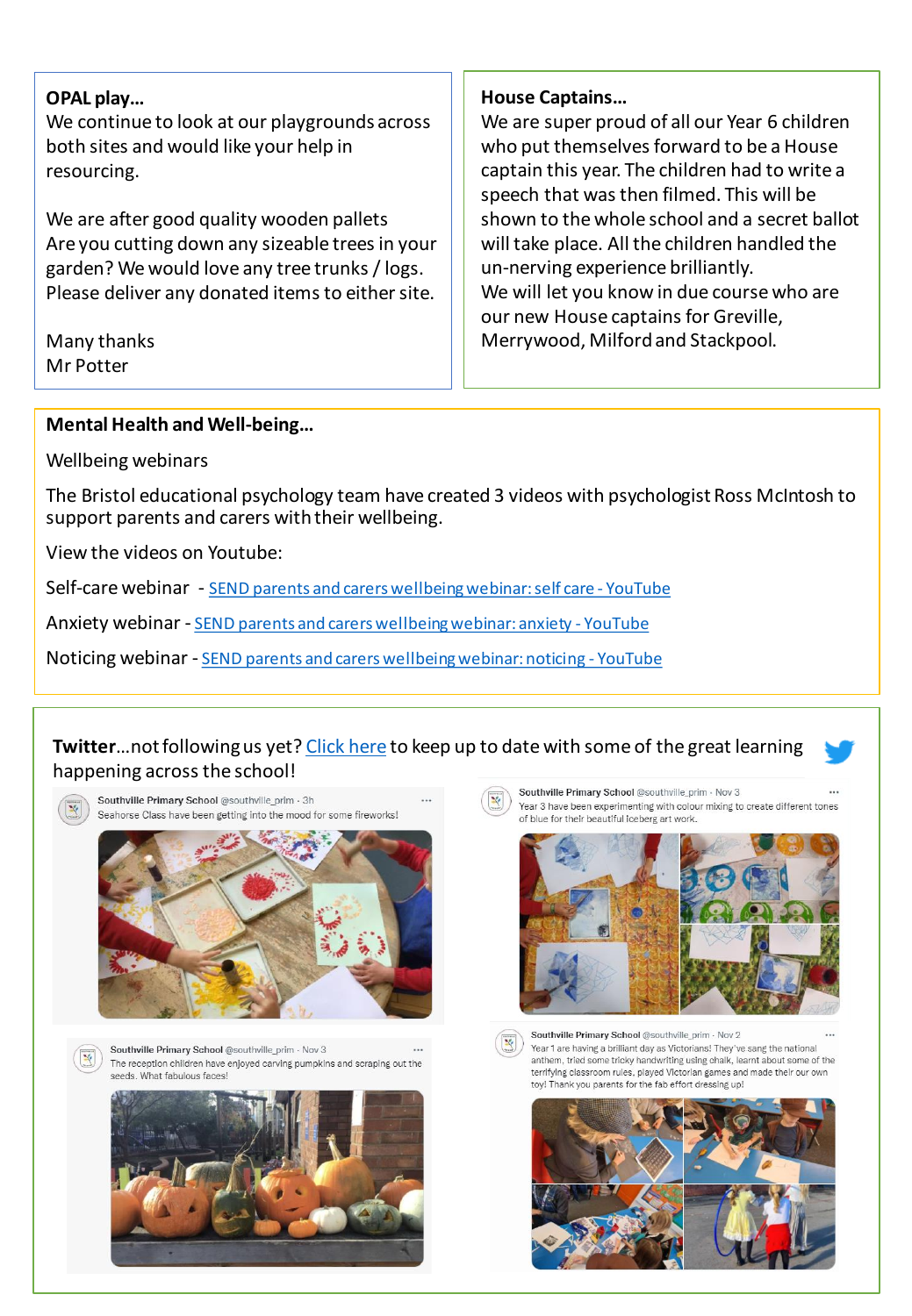# **Year Group Updates**

# **Reception…**

Dear Families,

Thank you for your wonderful donations of pumpkins. The children have enjoyed investigating what is inside the pumpkins, comparing the different varieties of pumpkins and toasting and tasting the pumpkin seeds. We have also enjoyed riding bikes and scooters for our PE sessions.

This week we will begin our new topic called People who help us!' We will be focusing on the role of the dentist. Please speak to your class teacher if you can come into school and talk to the children about what it is like to be a dentist.

Each week our children will be accessing resources from our continuous provision. Here are our specific focuses for the next week:

| Area of Learning                                     | Week beginning 08.11.21                                                                                                                                                                            |  |
|------------------------------------------------------|----------------------------------------------------------------------------------------------------------------------------------------------------------------------------------------------------|--|
| Personal, Social and Emotional<br>Development (PSED) | Houses and Homes<br>Zones of Regulation                                                                                                                                                            |  |
| <b>Communication and Language</b>                    | 'Bucket Time' (Attention Circle Times)<br>Philosophy Circle Time - What is friendship?                                                                                                             |  |
| <b>Physical Development</b>                          | Cosmic Kids Yoga<br>Learning a dance for the winter performance                                                                                                                                    |  |
| Literacy                                             | Focus text - All About Healthy Teeth<br>Phonics - Phase 2 - We are learning: g,o,c,k<br>Writing task - Writing signs and labels in their play<br>1:1 reading                                       |  |
| <b>Mathematics</b>                                   | Representing 1,2,3<br>Numberblocks                                                                                                                                                                 |  |
| Understanding the World                              | Gardening Club with Mrs Kerr - This week it will<br>be the turn of Octopus Class<br>Forest School - Friday Starfish Class<br>What makes us joyful, peaceful, wonder,<br>reflective, happy and sad? |  |
| <b>Expressive Arts and Design</b>                    | Music - learning songs for the winter performance<br>Leaf Jewellery at Forest School                                                                                                               |  |
| <b>Characteristic of Effective</b>                   | Showing curiosity about people.                                                                                                                                                                    |  |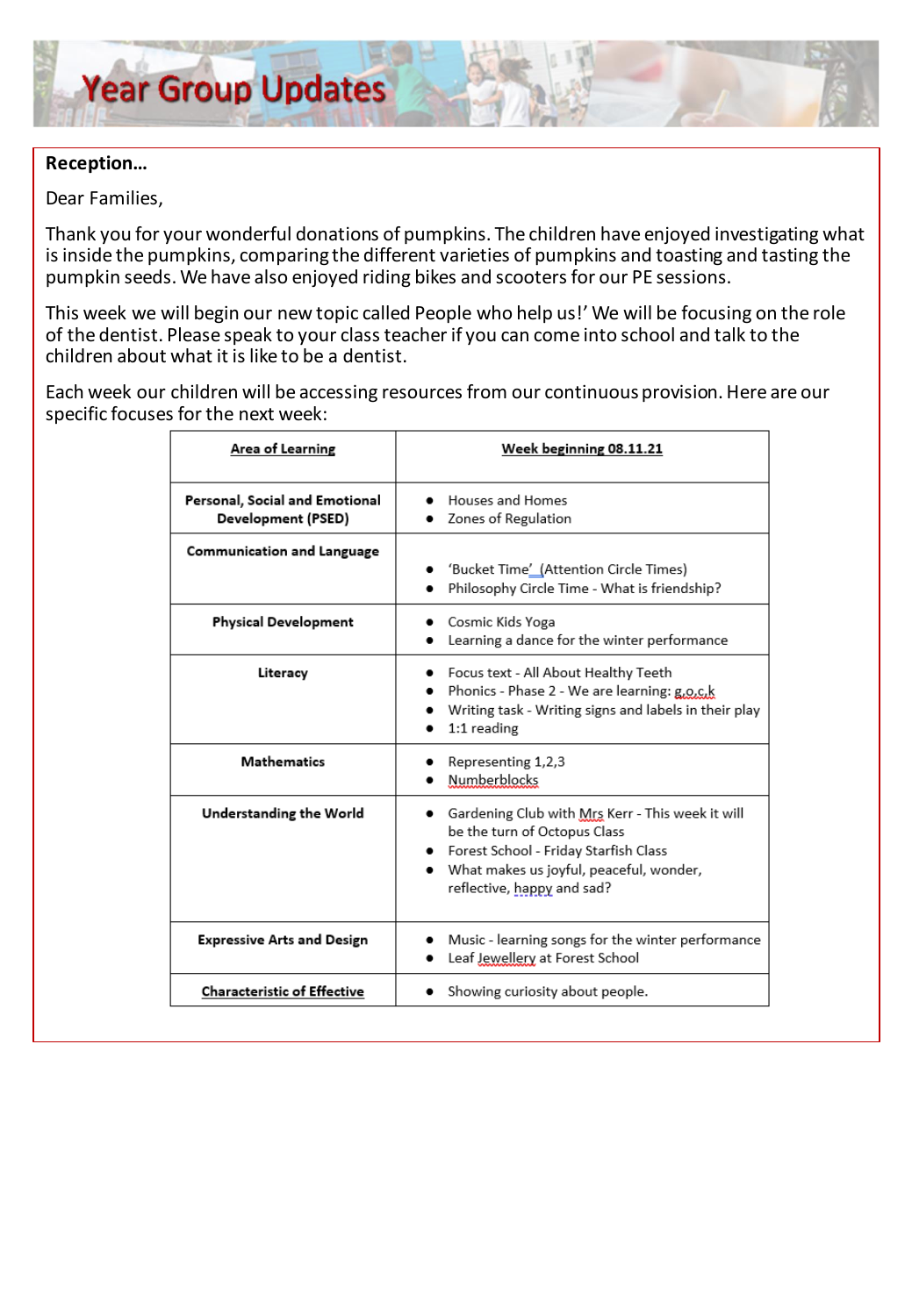# **Reception continued…** Additional Information

# Forest School

We will be starting our forest school sessions next week. It will be the turn of Starfish class. Please can you let the Starfish teaching staff know if you can help with forest school on Friday 12th November.

# PE Kit

From Term 2, we request the Reception children come in wearing their PE kit on their allocated PE day. PE kit is black joggers or leggings, a white t-shirt, a red jumper and comfortable shoes. Daps/ plimsolls/ pumps/ light trainers - whichever you may call them! We will still need the spare change of clothes which can stay on the pegs. Please see below for your child's PE day. Jellyfish - Tuesday Starfish - Thursday Octopus - Friday

**Year 2…** What a super start we've had to term 2 in year 2 this week!

The children have been busy considering bonfire night safety rules, writing firework poetry, creating firework paintings, and learning about The Great Fire of London. We enjoyed having our first Bristol Sport session this week, where we started practising balances in gymnastics.



We have parents' evenings' next Monday 8th and Wednesday 10th November via video meetings, if you haven't already, please sign up via Pupil Asset. Year 2 will also be heading off to forest school soon, starting with Flamingo class next Wednesday 10th November. If you would like to volunteer to help with any of the Flamingo visits, please email Ms. Charnock.

It is getting cold, so please ensure your child has a named coat in school.

PE times:

Flamingo class - Thursday and Friday Fox class - Monday and Thursday Falcon class - Tuesday and Thursday

Thank you for your on-going support,

The year 2 team

# **Year 3…**

**Spellings and homework:** New spellings and homework will be sent home on Friday and are live on Google Classroom. Please make sure the homework is submitted through Google Classroom only. Children will be bringing home their spelling books every Friday. Please review any tricky spellings and ensure the spelling book is in their bag to be collected in every Monday.

**Times table test:** Starting next week, every Friday we will be testing the children weekly on their times tables. Just like spellings and homework, there will be a weekly grid sent out with a specific times table to practise.

*Thank you, the Year 3 team*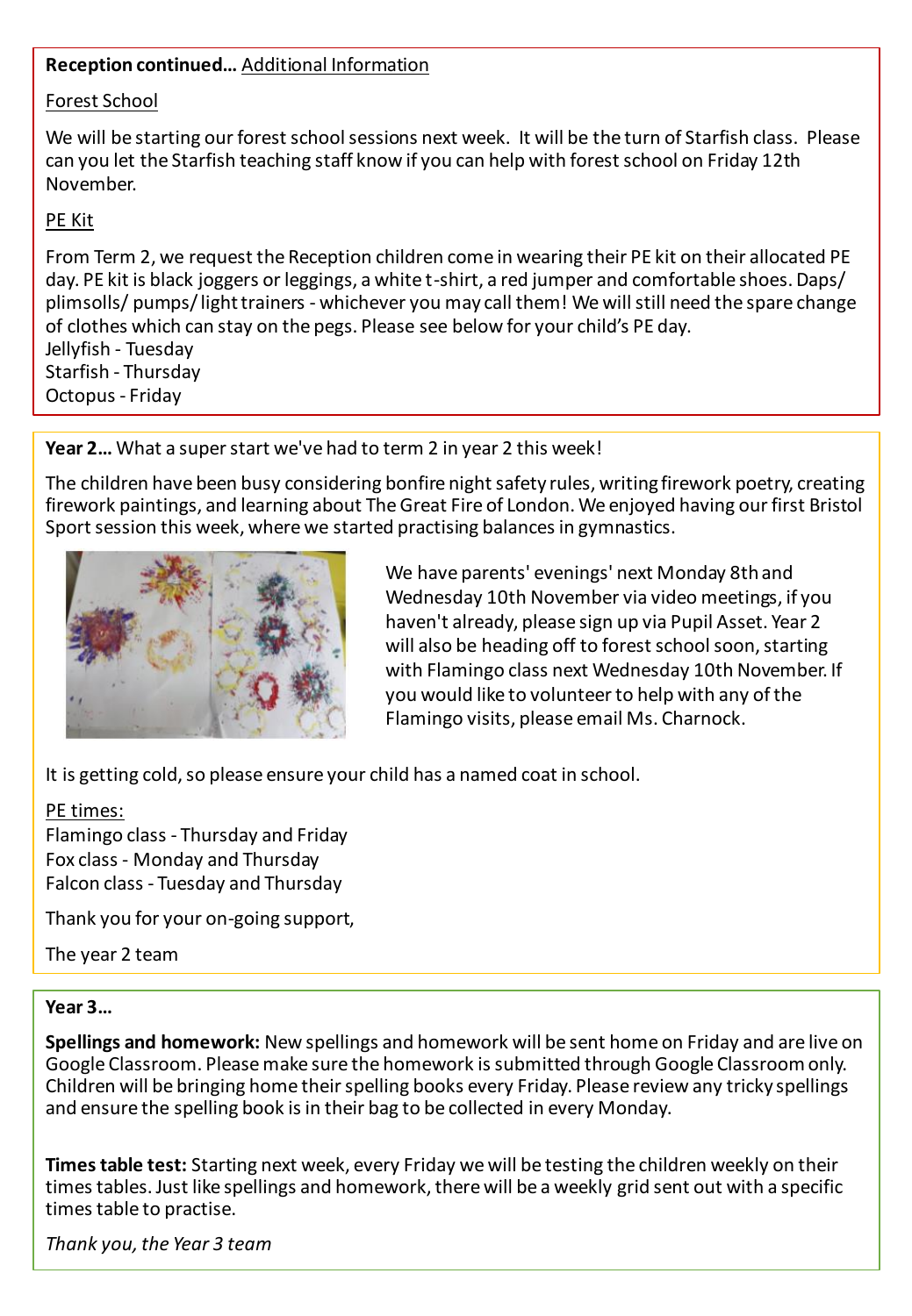#### **Year 4…**

#### Year 4: Swimming

Thank you so much to all the parents/carers who have offered to be a helper walking to and from the pool. Teachers have spoken to individual parents/carers and are organised for this term, but we are swimming next term too so we may be in touch if we haven't already.

The teachers at the pool made a quick assessment of the children's swimming ability/confidence this week, however we will ensure children are definitely in the right group next week when they start the full taught sessions.

Regarding kit: swimming trunks/shorts must not be below the knee and girls must wear a one-piece outfit rather than two-piece. Rash vests are permitted by the pool too. Long hair needs to be tied back using a hairband, and no jewellery is permitted.

Please give your child a healthy snack to eat on the way back if they/you want to -- swimming can make you very hungry!

#### Term 2 -- Y4 -- PE days

| Kangaroo         | <u>Kiwi</u>       | Koala           |
|------------------|-------------------|-----------------|
| Tues--outdoor PE | Weds-Swimming     | Weds--Swimming  |
| Weds--Swimming   | Thurs--outdoor PE | Fri--outdoor PE |
|                  |                   |                 |

#### Many thanks,

The Year 4 team

#### **Year 5…**

Year five have enjoyed settling back into school and starting our new space topic. We can't wait for our visit from the Explorer Dome on Monday.

Homework and spellings for the term have been given out today and are also available on Google Classroom.

#### **Year 6…**

'Mysterious Maya' curriculum

The children have been introduced to the 'Mysterious Maya' and this week we have been looking at the physical and human geography of this civilisation.

#### **Information letter**

Please remember to read this term's information letter that contains information on PE days for each group and other information on what the children will be learning this term.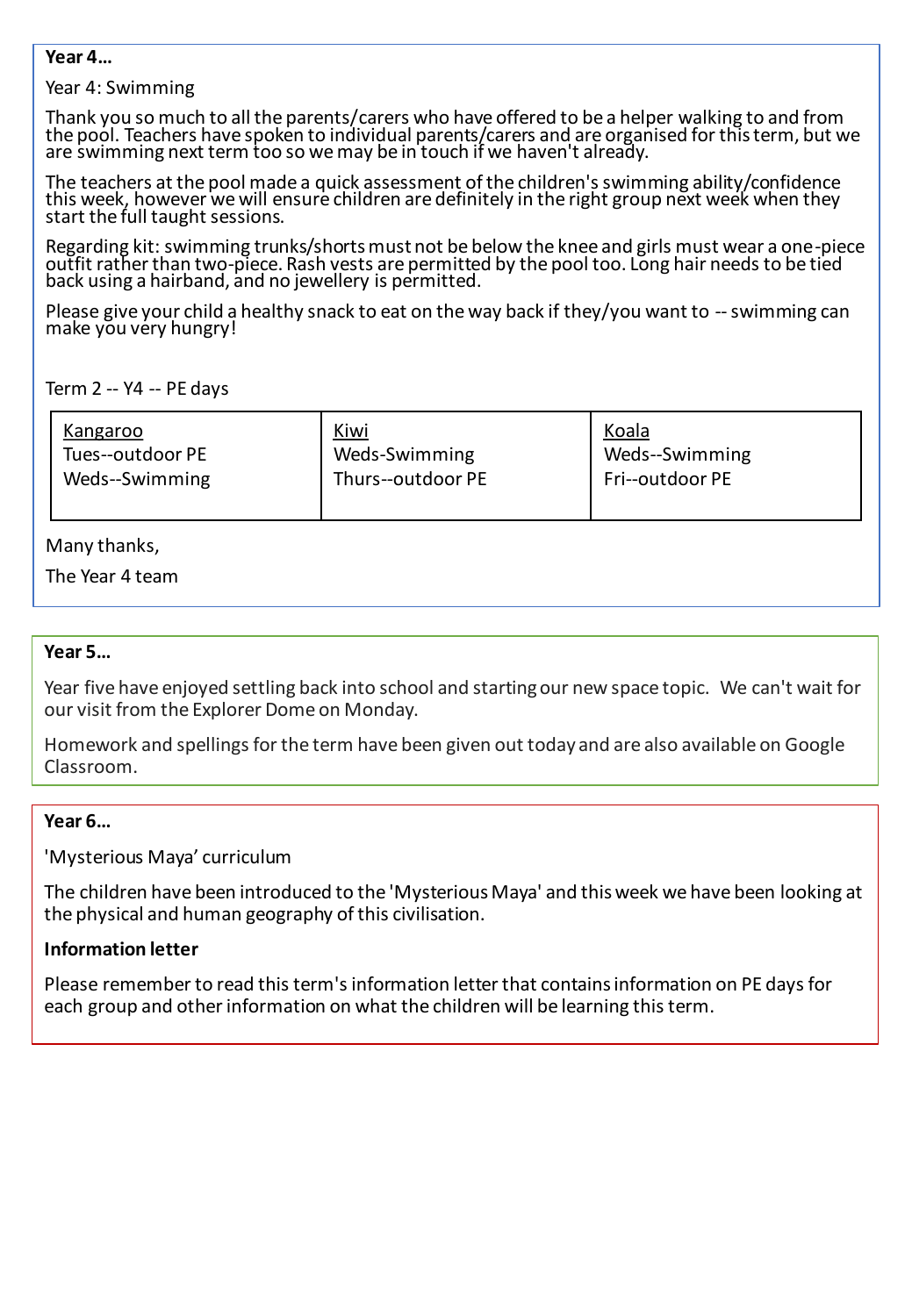

# Could you make a difference to families in Bristol and South Gloucestershire?

Our volunteers support families with at least one child under 5 who are going through tough times. We are now recruiting for our next training course starting on Thurs 20th Jan 2022 for 4 weeks, 9.30 - 3.30 at Windmill City Farm.

Contact us today to find out more

# admin@homestartbristol.org.uk 01179501170